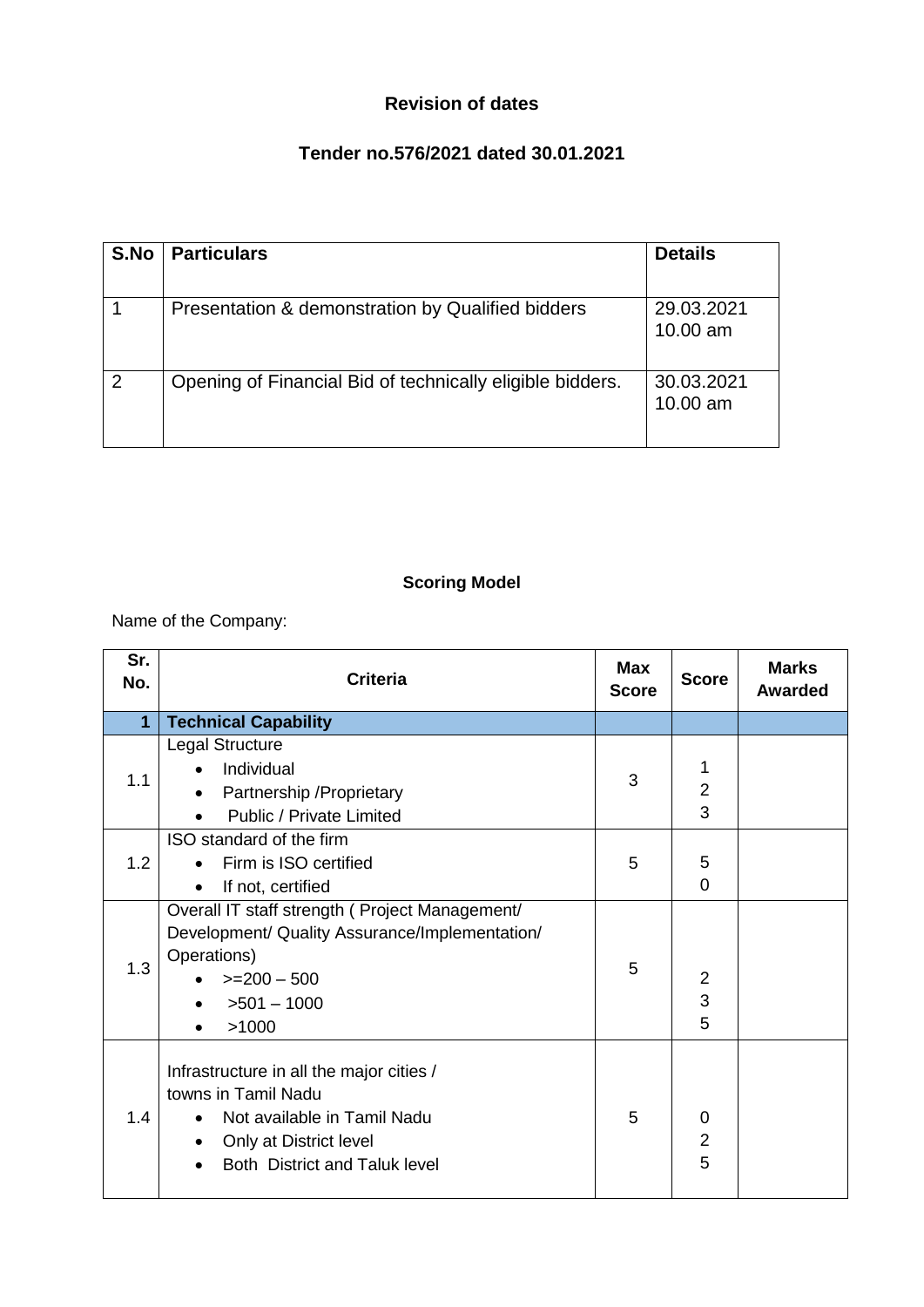| 1.5                     | Devices used for authentication are STQC certified<br>Yes<br><b>No</b>                                                                                                    | 4               | 4<br>$\overline{0}$    |  |
|-------------------------|---------------------------------------------------------------------------------------------------------------------------------------------------------------------------|-----------------|------------------------|--|
| 1.6                     | Total number of devices available with the firm<br>< 1500 Devices<br>> 1500 Devices                                                                                       | 5               | 3<br>5                 |  |
| 1.7<br>$\overline{2}$   | Devices capability<br>Fingerprint<br><b>Iris</b><br>Fingerprint and Iris<br>Fingerprint, Iris and Facial Recognition<br>$\bullet$<br><b>Financial Capability (INR)</b>    | 10 <sup>1</sup> | 4<br>6<br>8<br>10      |  |
|                         |                                                                                                                                                                           |                 |                        |  |
| 2.1                     | Average annual turnover of the firm for the period<br>2017-18, 2018-2019, 2019-2020<br>More than 2 Crore and Less than 5 Crore<br>More than 5Crore                        | 3               | 1<br>3                 |  |
| 2.2                     | Turnover from Aadhaar based biometric authentication<br>projects<br>More than 2 Crore and Less than 5 Crore<br>More than 5 Crore<br>$\bullet$                             | 6               | 4<br>6                 |  |
| $\overline{3}$          | <b>Specific Capability / Experience of the Bidder</b><br>relevant to the assignment                                                                                       |                 |                        |  |
| 3.1                     | Number of works executed in Aadhaar based<br>authentication projects<br>Less than 3 assignments<br>3 assignments<br>4 to 6 assignments<br>7 to 10 assignments<br>10 above | 10              | O<br>э<br>7<br>8<br>10 |  |
| 3.2                     | Number of works executed in Aadhaar based<br>authentication project in the<br>Government organization<br>Other than Government organizations                              | 5               | 5<br>3                 |  |
| $\overline{\mathbf{4}}$ | <b>Monitoring and Control Management, Data Base</b>                                                                                                                       | 9               |                        |  |
|                         | <b>Management, Risk Management</b>                                                                                                                                        |                 |                        |  |
| 4.1<br>4.2<br>4.3       | Data Security, Monitoring and Control Management<br>Data Base Management<br><b>Risk Management</b>                                                                        |                 | 3<br>3<br>3            |  |